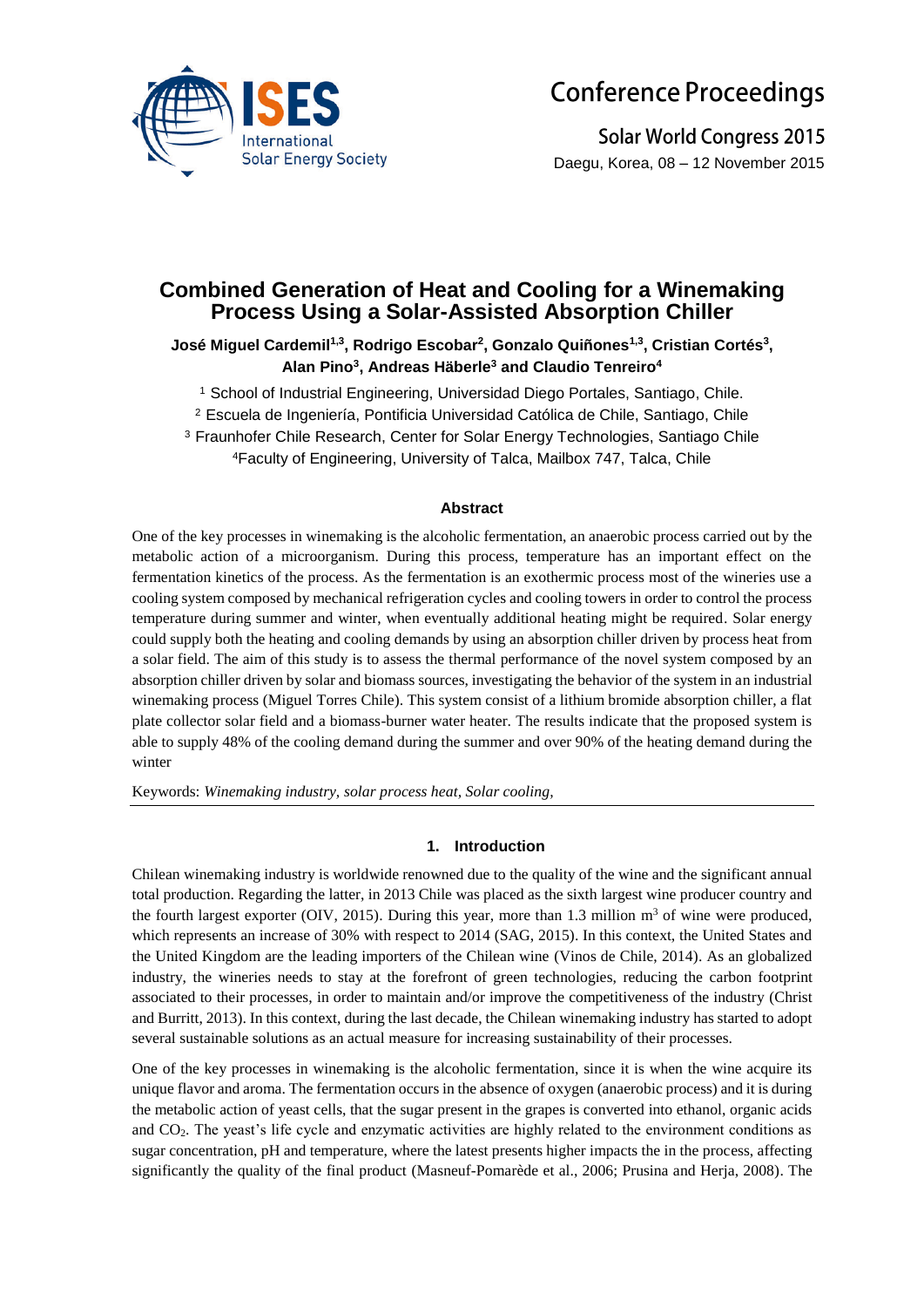optimal range of temperatures for winemaking fermentations depends on the type of wine, ranging from 15°C for white wines and up to 30°C for red wines (Sablayrolles, 2009). As the fermentation is an exothermic process, the temperature of the wine tends to rise and could surpass the aforementioned temperatures ranges by up to 10°C (Comfort, 2008). If that happens, other microorganism dominates the process (commonly bacteria) affecting the action of the yeast and changing the characteristics of the must. On the other hand, if the temperature is below the lower limit, the yeast's enzymatic activity decreases significantly and the fermentation periods can extend considerably (Calderón and Navascués, 2002). The fermentation typically occurs during the end of summer (March to April in the southern hemisphere). Therefore, wineries need to control the operating temperature of the fermentation vats by using conventional mechanical chillers (Torija et al., 2003). After the fermentation is completed, starts the maceration phase that gives the wine sensory characteristics, and specifically gives red wines its typical pigmentation. Additionally, this process gives wine some of the desire properties for human health, as antioxidants, antibiotics, antiviral, among others (Jackson, 2014). The maceration process occurs at an optimum temperature range between 25 to 30  $^{\circ}$ C, and it occurs commonly during the winter. Therefore, in order to keep the tanks at that temperature, wineries commonly use gas or diesel heaters.

In this context, aiming to introduce sustainable solutions in the process, several wineries in Europe have implemented absorption chillers in their production process, which allows using residual heat sources to drive the absorption machine and reducing the electricity consumption. For instance, in Austria a 100m<sup>2</sup> solar field was installed to feed a NH3/H2O absorption chiller in order to assist the fermentation process and to control and dehumidify the cooling chamber (Zeiler et al., 2000). This scheme has been also use in the sugarcane industry, for the same purposes (namely controlling the temperature of the fermentation) (Magazoni et al., 2010).

The annual global solar irradiation in the winemaking regions of Chile is about  $1800 \text{ kWh/m}^2$ , according the measurements and estimations reported in the literature (Escobar et al., 2015). This level of global irradiation allows the utilization of almost every solar thermal technology. Hence, the present study proposes a new configuration of an absorption chiller system, driven by solar energy that allow the utilization of the absorption machine as a chiller during the summer and as a heat pump during the winter, attending the energy demands of the production process all over the year. Additionally this system is integrated to a biomass heater were part of burned material is the biomass self-generated by the vineyard, which has high calorific power (Fernández-Puratich et al., 2015).Thus, the present study present the performance assessment of the system proposed through transient numeric simulations, considering the features of a pilot scale plant installed in Chilean central valley.

#### **2. System description**

The system considered herein is a pilot installation deployed in an actual industrial environment (Miguel Torres Winery). It considers an 80m<sup>2</sup> flat plate collectors solar field, a 5TR single effect Lithium Bromide absorption chiller and a 150 kW biomass boiler. Besides, the additional components required for integrating both systems to the existing cooling/heating circuits currently existing in the winery, such as pumps and heat exchangers. The original cooling/heating system considers three storage tanks, which one supply cold or heat to the vats at the temperature defined by the operators, depending on the season and the stage of the fermentation or maceration process. Each one of the tanks is kept at different temperature: one tank at low temperature for cooling purposes ( $7^{\circ}$ C), one tank at medium temperature for heating the maceration process ( $30^{\circ}$ C) and one high temperature tank (80°C) for supply heat to the previous one and for cleaning processes.

In order to facilitate the operation during both summer and winter seasons, the system proposed considered a pipe manifold and valves system, so it can operate on two different modes according the demands of the plant. Despite the fact of being a pilot scale (represents 3% of the current cooling capacity), the solar polygeneration system operates integrated directly to the productive process. Hence, in the summer mode (Fig. 1) the solar field supplies the thermal energy for driving the absorption chiller, while the chilling effect is used for reducing the temperature of the water returning from the fermentation vats cooling system. The cooling water for the absorption chiller is supplied from the mid temperature tank, which is kept at 30°C.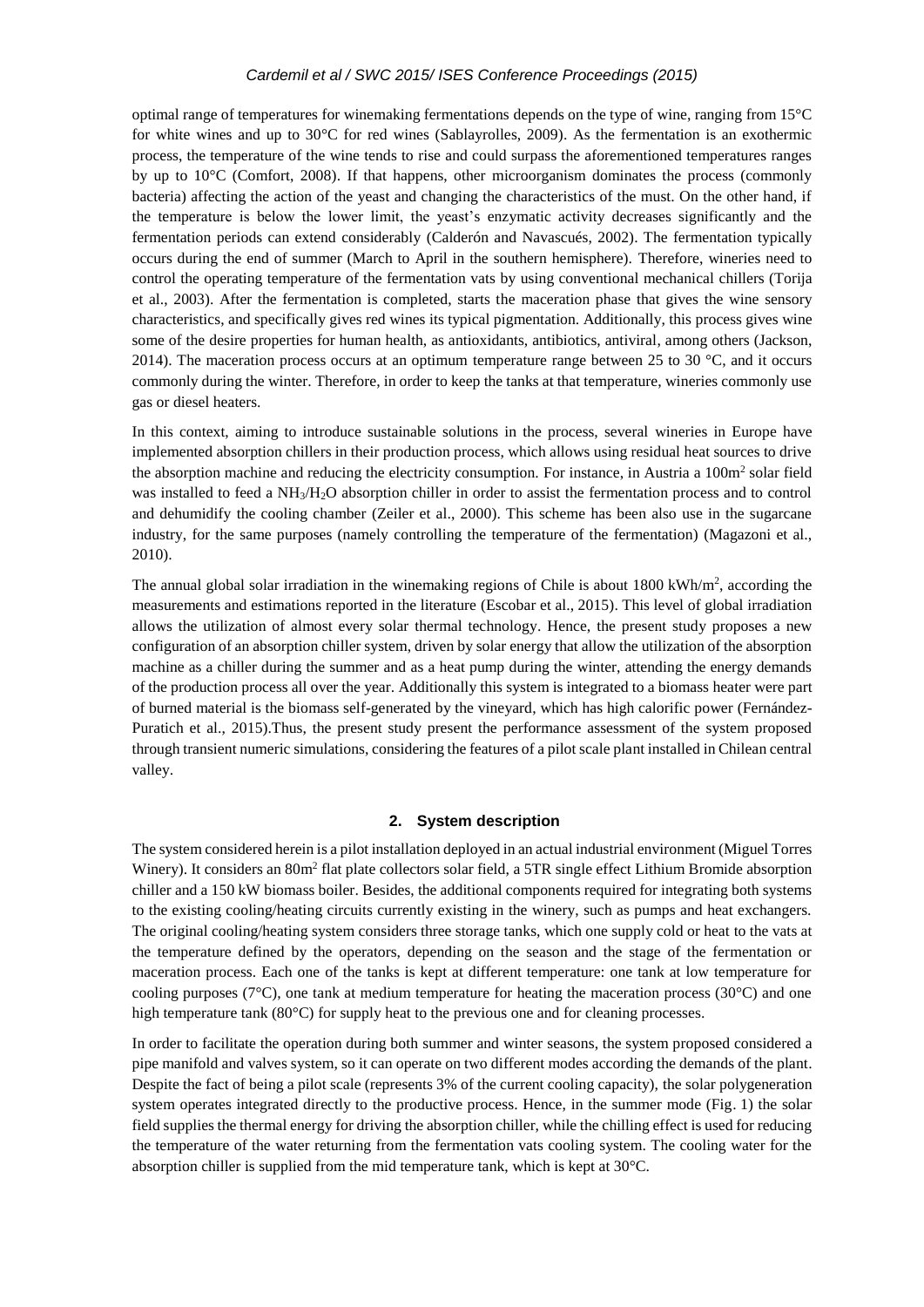

**Fig. 1: System configuration in summer mode operation**

In the second operation mode, during wintertime (Fig. 2), the solar radiation available is highly reduced, so the heat for driving the absorption chiller comes from the high temperature tank (80°C), which is heated by a biomass water heater. During this operation mode, the energy demanded by the process is heat at 30°C. Therefore, the returning water from the fermentation vats is used as cooling water for the absorption chiller (absorbing heat in the process) and then also absorbs the heat from the solar field. The chilling effect of the absorption machine is received by the low temperature tank, which is kept at 7°C.



**Fig. 2: System configuration in winter mode operation**

# **3. Methodology**

The methodology used in this study was adapted from the methodology developed by the Solar Energy Laboratory at the University of Wisconsin-Madison (McMahan et al., 2007). The Transient System Simulation Program (TRNSYS, 2012) was used to carry out the simulations of the complete system, where each component was simulated using a TRNSYS module (Type).

For the case of the absorption chiller, the TRNSYS Type requires the availability of a performance matrix,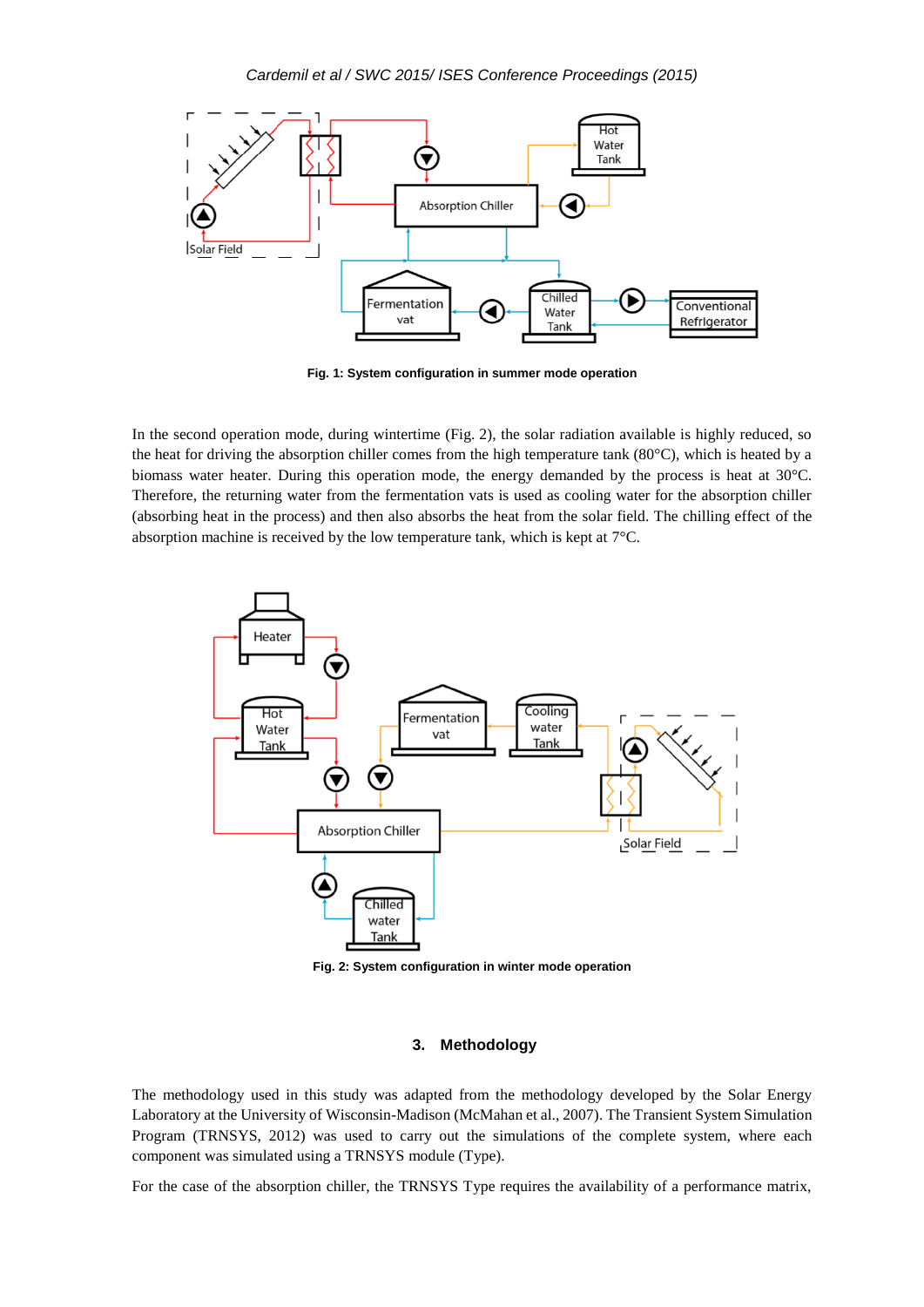which can derived from catalog data. For purpose of this study, a dedicated thermodynamic model was developed using EES software (Klein and Alvarado, 2015), and that model was validated using the datasheet of the actual absorption chiller installed in the winery, manufactured by Yazaki Energy. This approach allows the evaluation of the systems using different component capacities, allowing to optimize the configuration and to analyze the performance of the device, in operating conditions, not necessary reported by the manufactured. Therefore, thermodynamic model was developed using the methodology proposed by (Herold et al., 1996), based on balances of energy, mass and species.

Regarding the solar field, simplified models based on empirical characteristics are commonly employed to simulate transient solar collector performance. In this study, a single glazed flat plate collector was considered, considering a 2nd order incident angle modifier (IAM). Thus, the TRNSYS Type 1b module was employed. This module is based on the quadratic instantaneous efficiency equation, as indicated by (Duffie and Beckman, 2013),

$$
\eta_c = F_R(\tau \alpha)_n - F_R U_L \frac{(T_i - T_{amb})}{G_T} - F_R U_{LT} \frac{(T_i - T_{amb})^2}{G_T}
$$
 (eq.1)

where  $G_T$  is the total incident solar radiation on the collector plane,  $F_R$  is the heat removal factor,  $(\tau \alpha)_n$  is the effective transmittance-absorptance product normal to the collector,  $U_L$  is the overall heat loss coefficient,  $U_{LT}$ is the correction factor of overall heat loss coefficient,  $T_i$  is the inlet water temperature in the collector, and Tamb is the ambient temperature. The collector considered is the FCC-1S, manufactured by Bosch. The efficiency parameters of the collector are  $F_R(\tau\alpha)_{n}=0.686$ ,  $F_R U_L=3.8622$  W/(m<sup>2</sup>K) and  $F_R U_{LT} = 0.01372 W/(m^2 K^2)$  (SRCC, 2010). The mass flow rate under the test conditions was  $\dot{m}_{test}$ =0.0206 kg/(m<sup>2</sup>s) and the solar collector has an aperture area of 1.94m<sup>2</sup>. The solar field comprises 40 collectors in four series of 10 collectors each.

The solar field is coupled to the absorption system by a heat exchanger, which was modelled considering it as a countercurrent heat exchanger with a constant effectiveness of 0.4769, estimated at the nominal operating conditions. The temperatures of the fluids at the inlet of the heat exchanger are evaluated by TRNSYS in every timestamp simulated. Hence, the heat transferred by the solar field determined by a dedicated Type which estimates the heat transfer rate by the following equation

$$
\dot{q} = \varepsilon \dot{C}_{min} \big( T_{H,out} - T_{C,in} \big) \tag{eq.2}
$$

where,  $T_{H,out}$  and  $T_{C,in}$  are the hot outlet and cold inlet temperatures, respectively.  $\dot{C}_{min}$  is the lower capacitance rate of the flows entering the heat exchanger.

The storage tanks allows coupling the production process and the heating/cooling system, ensuring that the fermentation and maceration processes are conducted within the appropriate temperature range. Therefore, a dedicated TRNSYS type was considered in order to take into account the heat fluxes through the storage tanks surfaces as well as the stratification phenomenon. Hence, different heat transfer parameters were defined for the ceiling, floor, and wall of the tanks, depending if it is in contact with air or water, according the methodology proposed by (Kumana & Kathari, 1982).

Within the simulation, the system is controlled by a PID controller, which is simulated using a dedicated TRNSYS Type (type 23). In this simulation the proportional factor  $(k_p)$  is considered as 1000, the integral factor  $(k_i)$  is assumed as 1, and the derivative response  $(k_d)$ , which determines the slope of the error is 0.1. Additionally, the mass flow rate is constrained by the operating conditions suggested by the manufacturer of the Absorption Chiller. In this context, the datasheet indicates that the mass flowrate of heat source should be between the 30% and 120% of the nominal flow rate, 1.2 kg/s. On the other hand, both Chilled water and cooling water flow rates are kept at the nominal conditions:  $0.77 \text{ kg/s}$  and  $2.55 \text{ kg/s}$ , respectively.

Considering the aforementioned conditions, the system was simulating operating in year period. The summer mode is considered from September to April; meanwhile the heating demand starts in April too. Hence, in April the system operates as summer mode and the heat released by the absorption chiller is used for heating some of the vats. Then, from May to July the system operates in winter mode, as only heating demand is present. Finally, during August neither cooling nor heating is required so the system is shut off.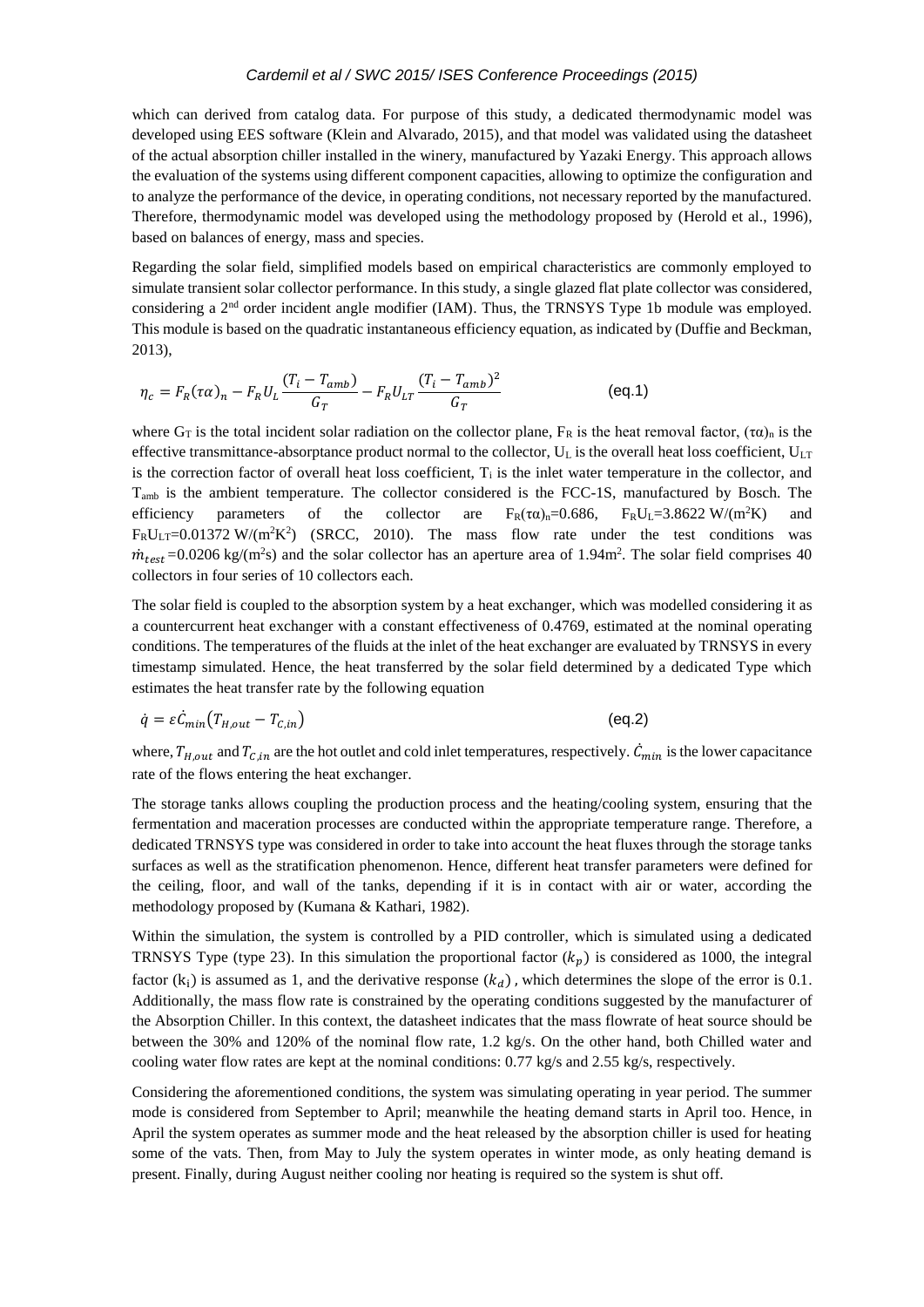#### **4. Results**

The system was simulated using TRNSYS software, considering the climatic conditions of Curicó, where the actual winery is located. The TMY considered was derived by (GeoModel-Solar, 2015). Figure 3 shows hourly totals of GHI and DNI for each day of the TMY at Curicó (34°5S, 71°1W), where the Miguel Torres Winery is located. Curicó is a small city inserted in an agricultural region where the solar resource variability is high due to its Mediterranean climate with occurrences of cloudy and clear days throughout the year with a strong summer/winter seasonality. Episodes of persistent cloud covers during several days are common during the year although less common in summer. In winter, cloud covers are more common, days are shorter, and radiation levels are highly reduced. The yearly totals are  $1791 \text{ kWh/m}^2$  for GHI and  $1952 \text{ kWh/m}^2$  for DNI.



**Figure 3: Hourly irradiation values for the TMY in Curicó: a) GHI, and b) DNI.**

The irradiation data shows that, although the solar resource available at the site is relatively high in terms of annual totals, it is also very variable during the year and therefore a solar energy conversion system designed to operate throughout the year must include proper thermal storage capacity for acting as a buffer against the resource variability.

Figure 4 shows the hourly temperature profiles in the absorption chiller flows for a clear day in the Summer mode, where CHW corresponds to the chilled water flow temperature, CW is the cooling water flow temperature, and HW is the hot water flow temperature. It can be observed that in a clear sky day the HW inlet temperature decreases after the solar heat supply decreases at the end of the day and then increase after sunrise from approx. 45°C to slightly more than 90°C during the early afternoon when the highest solar resource is available. The HW inlet to the absorption chiller activates the cooling process, and therefore the CHW outlet temperature decreases. In turn, the CW temperature rises in proportion to the CHW temperature decrease. The CHW temperature decrease causes a reduction in the cooling demand at the cold water tank from the mechanical compression chiller, thus producing a net electricity saving. A similar situation is observed for a cloudy sky, although the HW temperature levels increase to a lower maximum level below 80°C. In such a case, the heat supplied to the system is lower, and as it generates a lower cooling effect in the absorption chiller then the electricity saving is also lower.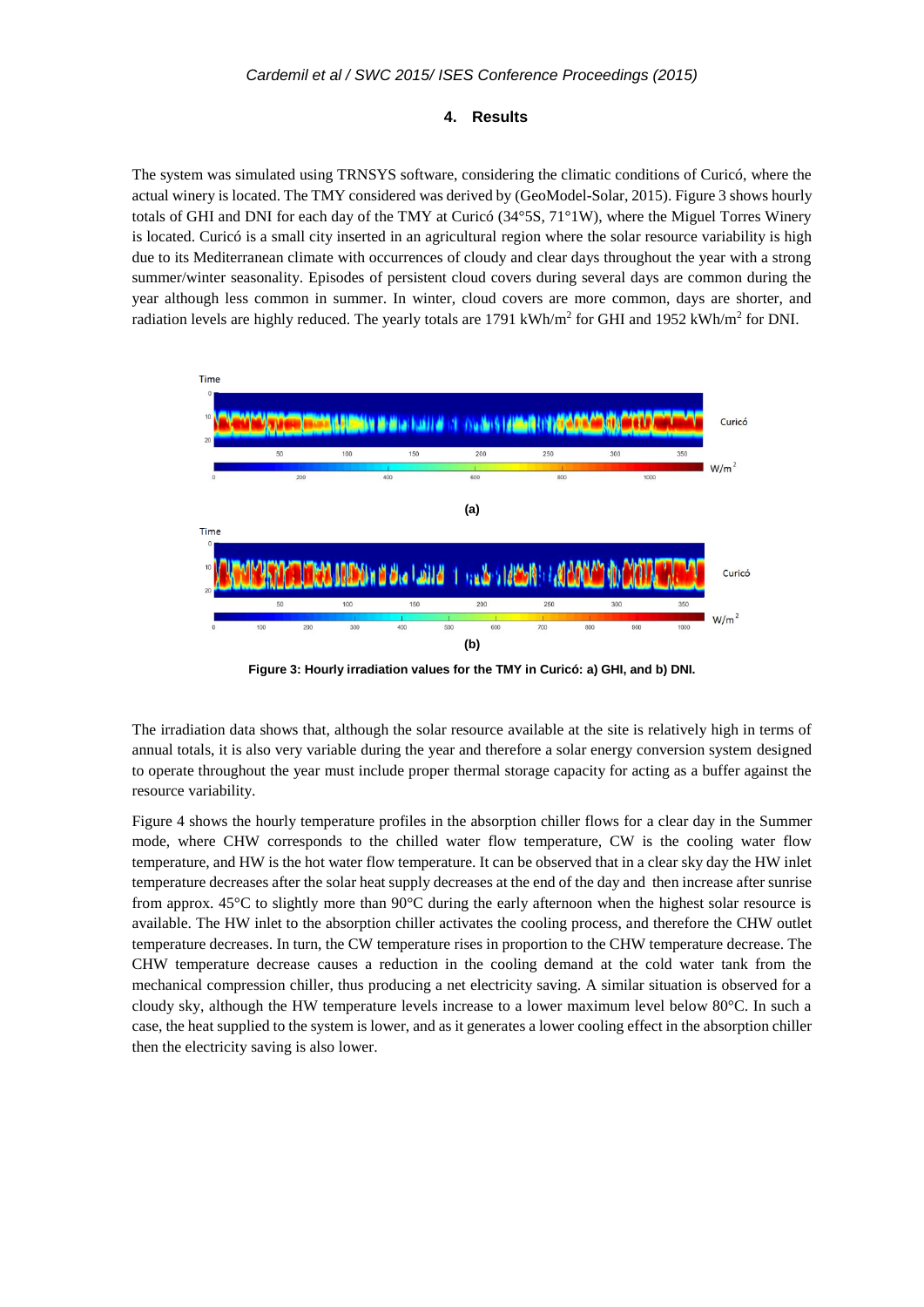

**Fig. 4: Hourly temperature profiles in different components of the polygeneration system on summer mode. Left: clear sky day. Right: cloudy sky day.**

Figure 5 shows the hourly heat flow rates for the three flows in the absorption chiller: hot, cooling, and chilled water. The absorption chiller is activated by means of automatic pumps that start as the HW temperature reaches a pre-determined level of 75°C. The flow rates during a clear sky day increase after the pumps start, and reach a maximum at the time of highest irradiation, to then remain relatively constant for 2 hours and then decrease until the moment in which the HW temperature reaches a value lower than 75°C when the pumps stop. In total, during a good sunny day in summer the system is capable of operating in solar mode from 9am to 5pm generating savings on LPG and electricity consumption. For a cloudy sky condition (Fig 5 right), the situation is similar to that observed for clear sky, although oscillations on the flow rates are observed as the flow temperatures also oscillate as result of variable solar irradiation. The system is capable of operating for less hours and generates lower savings.



**Fig. 5: Hourly heat flow rate profiles in different components of the polygeneration system in summer mode. Left: clear sky day. Right: cloudy sky day.**

During winter months, the system operates in the winter mode configuration, in which the mechanical compression chiller is not used, but the absorption machine is operated as a heat pump supplying additional heat to that delivered by the solar field at 30°C water tank, thus generating a net fuel saving on the water heater. Figure 6 shows the heat flow rates in the winter mode for a clear and cloudy sky conditions. It is observed that in clear sky conditions the solar field is able to supply all heat demand, causing that the biomass heater is turn off in 3 to four hours. The operation temperatures during the winter mode operation are stable, since the operation of the absorption machine depend of the temperature of heat medium, which in this case is the biomass heater, set at 95°C. The cooling water temperature is the water returning from the vats, which do not vary significantly and the chilled water temperature is assumed constant at 15°C.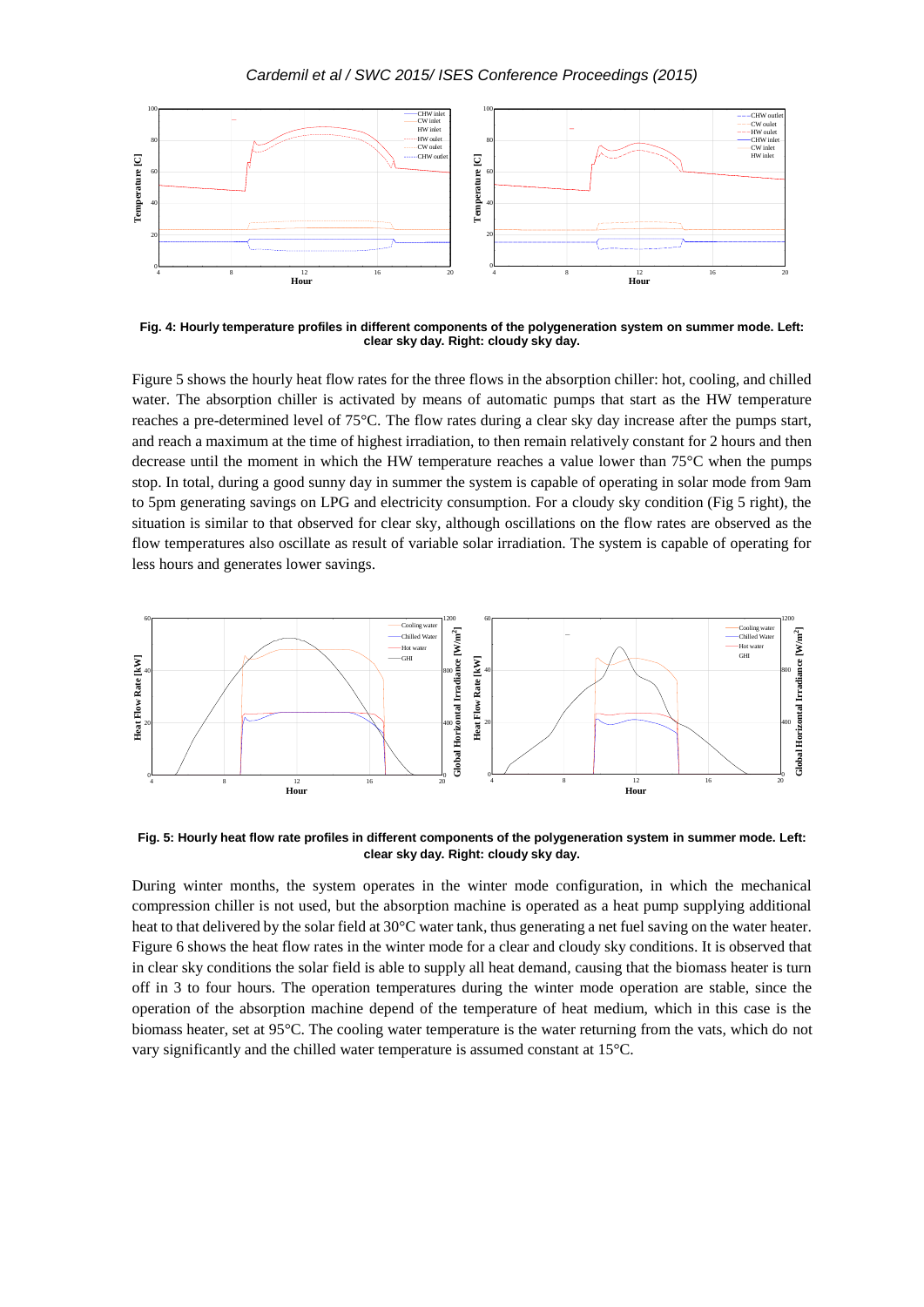

**Fig. 6 Winter mode operation during clear sky (left) and cloudy sky (right) conditions. Left: clear sky day. Right: cloudy sky day.**

Daily totals of heat and cooling supply for the polygeneration system are summarized in Fig. 7. As observed, the system is able to supply around 150 kWh of cooling per day, during the summer and a similar amount of thermal energy during the winter with peaks over 250 kWh in good days. However, high variability on both the heat and cooling supply are observed, since the system is highly dependent on the availability of solar radiation and the region during most of the year displays a high cloud cover variability as previously indicated. A marked seasonality also exists, with the cooling supply from the absorption chiller being higher during the summer months, decreasing during the fall and then increasing during the spring. The cooling supply from the absorption chiller is directly related to the solar heat production in the collector field. On the other hand, during the winter mode, the biomass boiler is turned on and therefore it is used as a heat source for the absorption chiller, which operates as a heat pump. Because of that, the energy delivered by the system during the winter is higher than the cooling effect supplied during the summer, since it considers the heat released by the absorption machine and the heat delivered by the solar field. Hence, since a significant part of the heat is delivered by the solar field, the high variability on the availability of solar radiation affects significantly the yield of the system.



**Fig. 7: Thermal energy delivered to processes in a daily basis**

The thermal energy displaced by the polygeneration system represents energy savings in terms of the electricity and LPG consumption. The electricity savings are obtained as the absorption chiller cooling supply reduces the cooling supply needed from the compression chiller that keeps the low temperature water tank at 7°C, which is electrically-driven. Therefore, in order to assess the amount of electricity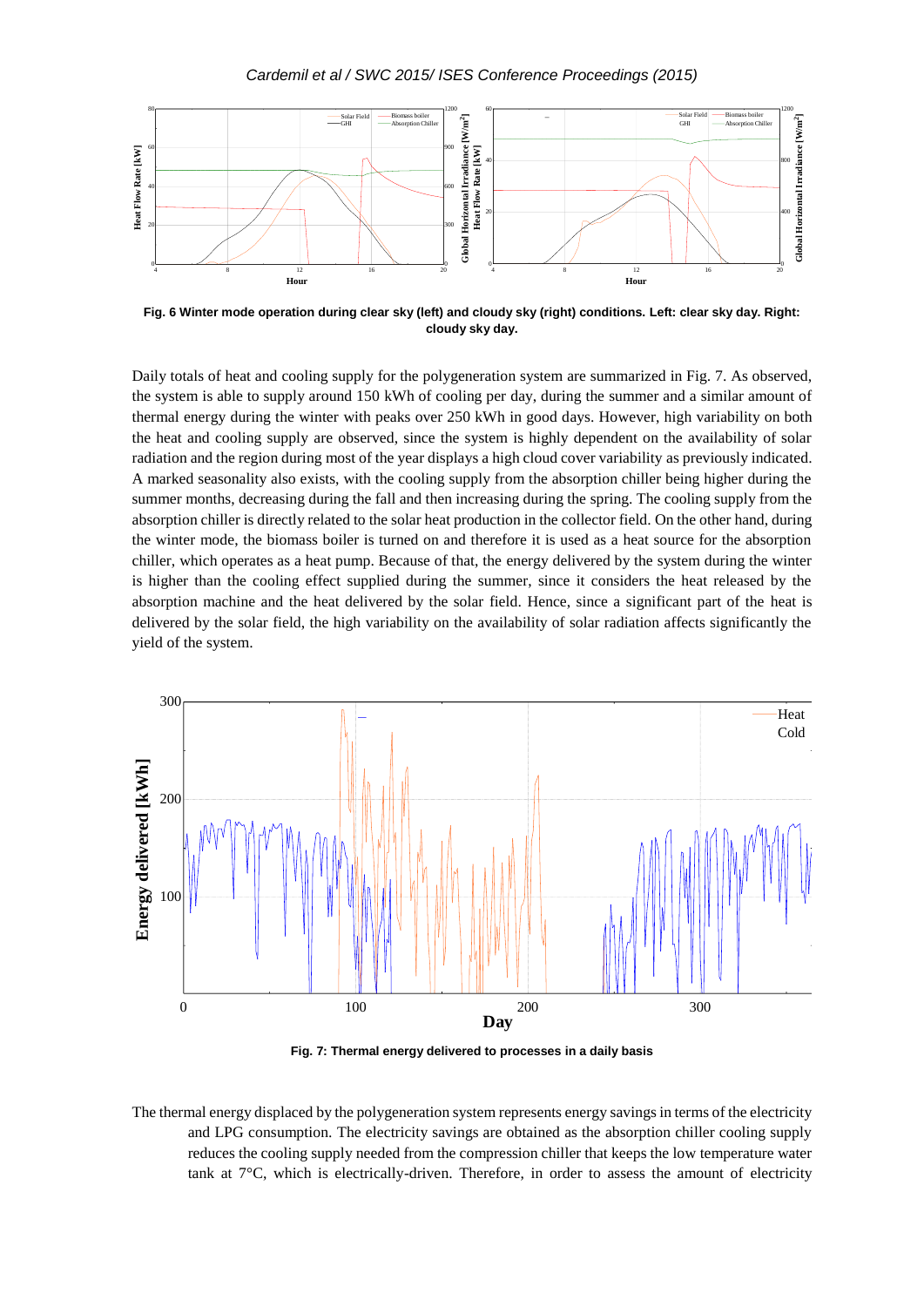savings, the simulations consider that the operation of the conventional mechanical compression chiller occurs with a coefficient of performance (COP) of 3, which is a reasonable value for a commercial mechanical compression chiller of the type used in the winery. The combustion efficiency at the gas heater is estimated at 85%, and a net heating value for LPG of 12,100 MJ/kg was considered. With these assumptions, the monthly LPG and electricity savings estimated for to the operation of the pilot system are shown in Fig. 8.



**Fig. 8: Energy displaced in a monthly basis**

The electricity savings reach a maximum value of 1500 kWh/month for December and January, and then decrease to slightly less than half that value, close to 750kWh/month for April and September, when the solar resource is low at the end of autumn and the beginning of spring. The solar cooling contribution is only a fraction of the available solar heat depending on the typical low value of COP for absorption chillers. From May to August, the heat delivered by the system is due to the solar field and also to the heat released by the absorption chiller. Both contributions results in the LPG savings, which range between approximately 750 kWh/month during June and almost 1400 kWh/month during august. LPG savings are produced when the solar heat is supplied as useful heat to the tank at 30°C. There is a multiplying effect on the LPG savings as the energy conversion chain is as follows: the energy supplied to the 80°C tank is given by the fuel heating value times the boiler efficiency, and then is reduced again by the heat exchanger effectiveness before reaching the 30°C tank. Thus, any heat directly supplied to the 30°C tank as is the solar heat will result in a larger saving of LPG. Additionally, when the operating conditions allow it the hot water delivered by the biomass boiler is used to drive the absorption machine, which released heat at  $30^{\circ}$ C. The COP of the absorption machine operating as a heat pump is about 1.7, so it allows to amplify the heating effect as a heat transformer, since it absorbs heat from a low temperature source.

# **5. Conclusions**

Winemaking processes utilize heating and cooling systems in order to control the fermentation vat temperatures with variable and seasonal demand. Heating demands are supplied with LPG burning in a water boiler, while cooling demands are met by using a mechanical compression chiller electrically driven. A solar polygeneration system able to supply heat from a solar flat plate collector field and cooling water from an absorption chiller is proposed as an alternative with lower electricity and LPG consumption, thus allowing the winery to decrease its carbon footprint.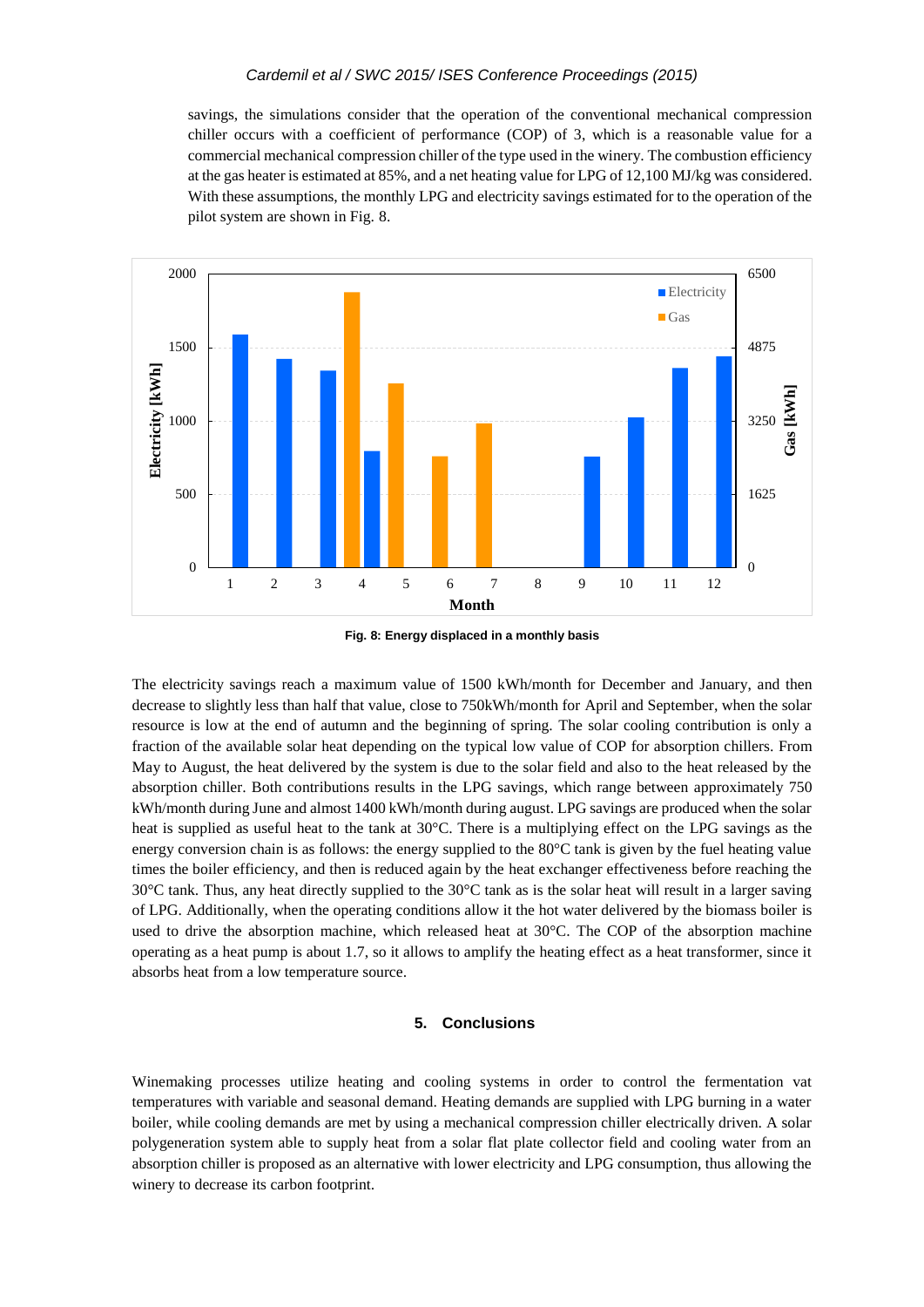The system is composed by a solar field, an absorption chiller, three water tanks of high, medium, and low temperatures, plus the LPG water boilr and the mechanical compression chiller. Two operation modes are proposed for dealing with the high seasonality of both the solar resource and the heating and cooling demands.

The system was simulated using TRNSYS software, complemented with EES routines. Hence, the performance of the system is evaluated in terms of the reduction on the energy consumption, reduction on the carbon footprint and the exergy utilization. The results indicate that the proposed system is able to supply 48% of the cooling demand during the summer and over 90% of the heating demand during the winter, when compared to conventional systems of equivalent capacity of the pilot plant at Miguel Torres winery. This result is even more attractive when the system is scaled up, between 50 to 100% of the current cooling capacity installed at the winery. In addition, an optimization routine has been conducted in order to determine the best operation conditions for the system. Therefore, this hybrid system presents several economic advantages, enabling the possibility of an energetically autonomous winery and presents a vast potential for improvement allowing to produce a zero emissions wine.

#### **Acknowledgement**

The authors would like to acknowledge the Chilean Foundation for Agricultural Innovation (FIA) that supported this effort through Grant PYT-2013-0021 P690 with financial contributions from Miguel Torres Winery.

# **6. References**

- Calderón, F., Navascués, E., 2002. Equipos de Aplicación de la ingeniería del frío a la industria enológica, Necesidades frigoríficas en bodega. Equipos frío 23–29.
- Christ, K.L., Burritt, R.L., 2013. Critical environmental concerns in wine production: an integrative review. J. Clean. Prod. 53, 232–242. doi:10.1016/j.jclepro.2013.04.007
- Comfort, S.A., 2008. Guide to Red Winemaking. MoreWine 32,42.
- Duffie, J. a., Beckman, W. a., 2013. Solar Engineering of thermal Processes, Fourth Edi. ed. New York.
- Escobar, R. a., Cortés, C., Pino, A., Salgado, M., Pereira, E.B., Martins, F.R., Boland, J., Cardemil, J.M., 2015. Estimating the potential for solar energy utilization in Chile by satellite-derived data and ground station measurements. Sol. Energy In Press. doi:10.1016/j.solener.2015.08.034
- Fernández-Puratich, H., Hernández, D., Tenreiro, C., 2015. Analysis of energetic performance of vine biomass residues as an alternative fuel for Chilean wine industry genes Hern a 83, 1260–1267. doi:10.1016/j.renene.2015.06.008
- GeoModel-Solar, 2015. SolarGIS climData ©. Bratislava, Slovakia.
- Herold, K.E., Radermacher, R., Klein, S.A., 1996. Absorption Chillers and Heat Pumps. Boca Raton, Florida, pp. 113 – 143.
- Jackson, R.S., 2014. Wine, Food and Health, in: Wine Science: Principles and Applications. Academic Press, San Diego, pp. 908 – 939.
- Klein, S., Alvarado, F., 2015. EES, Engineering Equation Solver. F-Chart Software, Box.
- Magazoni, F., Monteiro, J.B., Cardemil, J.M., Colle, S., 2010. Cooling of Ethanol Fermentation Process Using Absorption Chillers. Int. J. Thermodyn. 13, 111–118.
- Masneuf-Pomarède, I., Mansour, C., Murat, M.L., Tominaga, T., Dubourdieu, D., 2006. Influence of